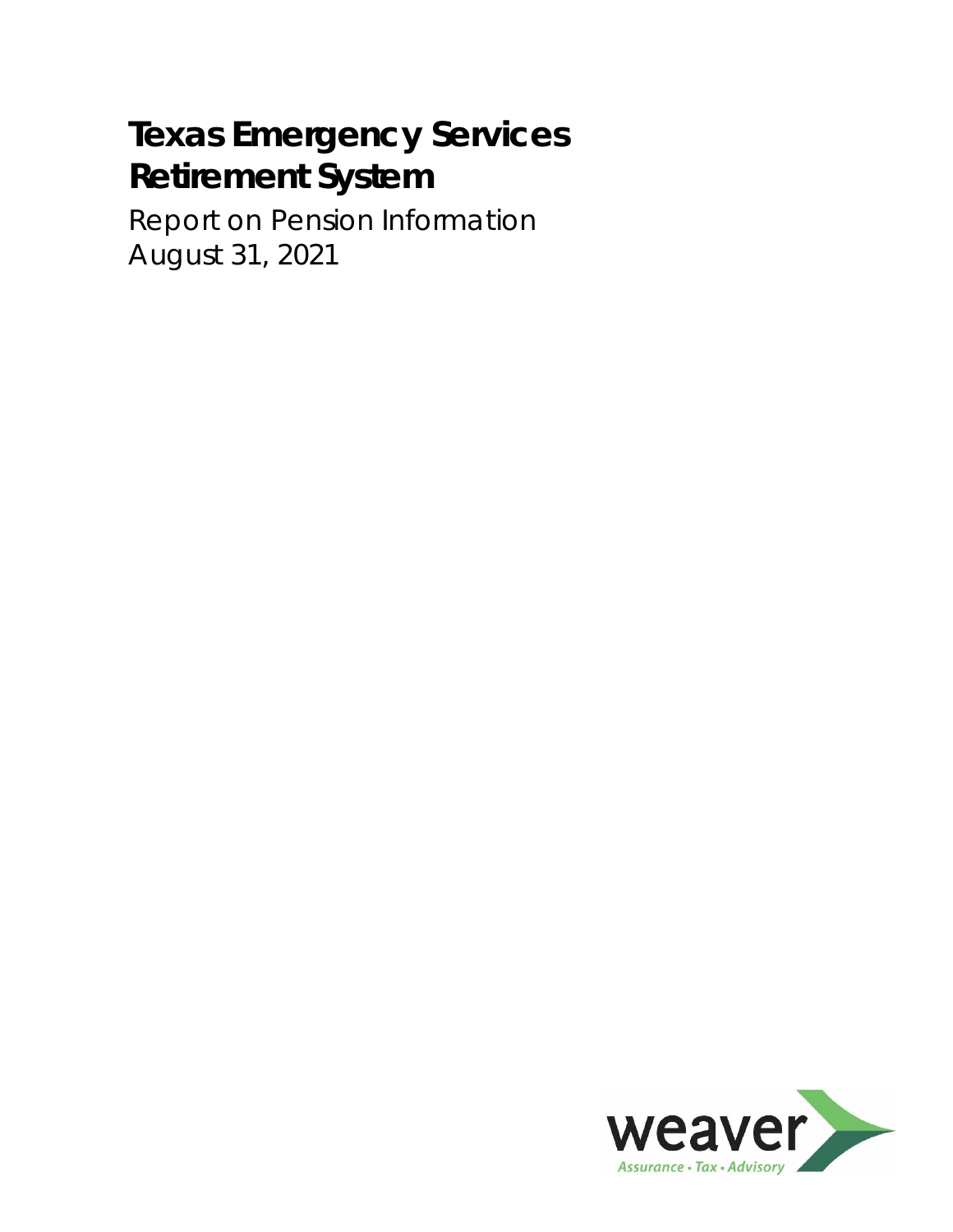# **C O N T E N T S**

| Notes to Schedule of Participating Department Allocations and |  |
|---------------------------------------------------------------|--|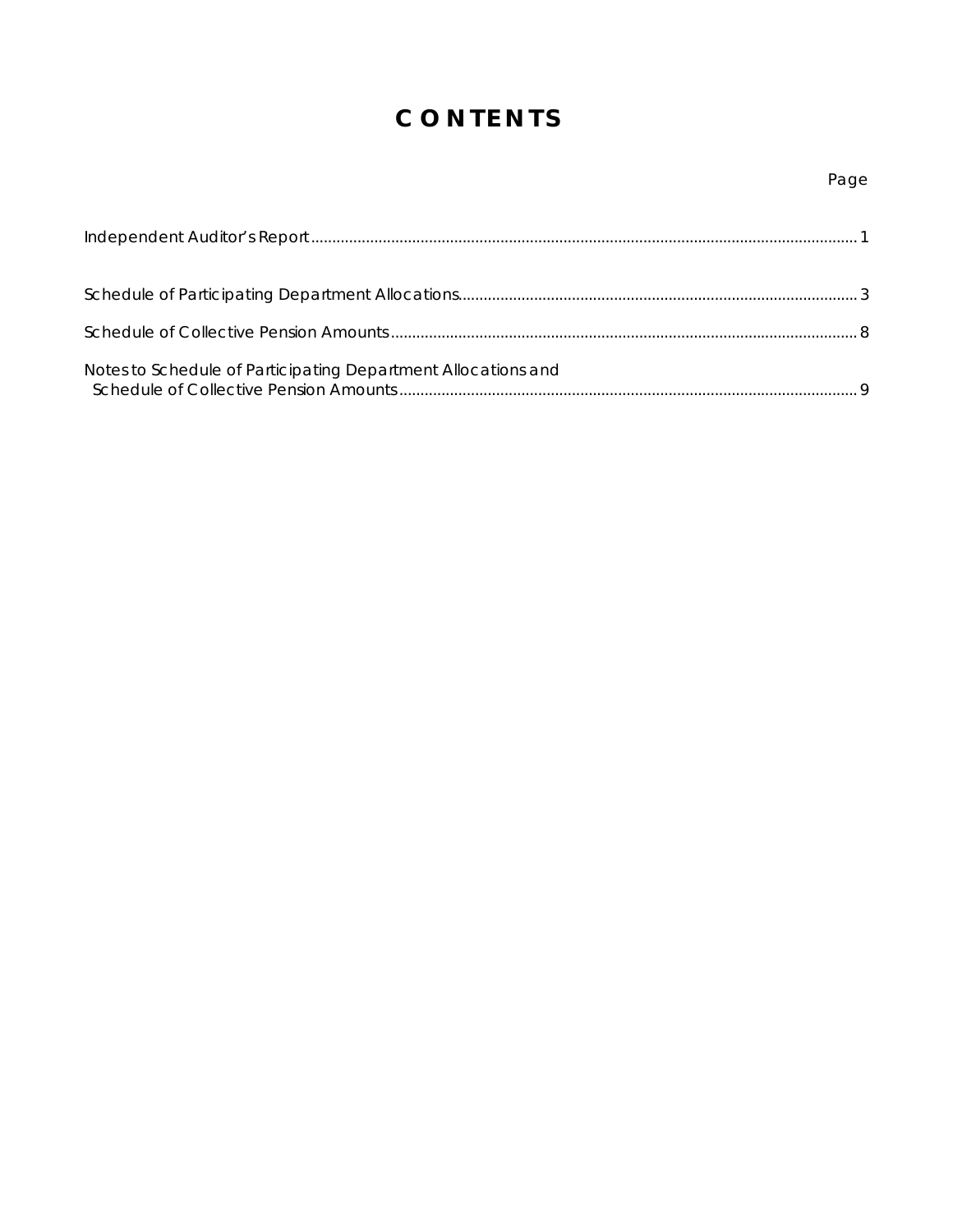

#### **Independent Auditor's Report**

To the Board of Trustees and Executive Director Texas Emergency Services Retirement System

We have audited the accompanying schedule of participating department allocations of Texas Emergency Services Retirement System (the System) as of and for the year ended August 31, 2021, and the related notes. We have also audited the columns titled Net Pension Liability, Total Deferred Outflows of Resources Excluding Participating Department Specific Amounts, Total Deferred Inflows of Resources Excluding Participating Department Specific Amounts, and Plan Pension Expense (specified column totals) included in the accompanying schedule of collective pension amounts of the System as of and for the year ended August 31, 2021, and the related notes.

#### **Management's Responsibility for the Schedules**

Management is responsible for the preparation and fair presentation of these schedules in accordance with accounting principles generally accepted in the United States of America; this includes the design, implementation, and maintenance of internal control relevant to the preparation and fair presentation of these schedules that are free from material misstatement, whether due to fraud or error.

#### **Auditor's Responsibility**

Our responsibility is to express opinions on the schedule of participating department allocations and the specified column totals included in the accompanying schedule of collective pension amounts based on our audit. We conducted our audit in accordance with auditing standards generally accepted in the United States of America. Those standards require that we plan and perform the audit to obtain reasonable assurance about whether the schedule of participating department allocations and specified columns included in the accompanying schedule of collective pension amounts are free from material misstatement.

An audit involves performing procedures to obtain audit evidence about the amounts and disclosures in the schedule of participating department allocations and specified column totals included in the accompanying schedule of collective pension amounts. The procedures selected depend on the auditor's judgment, including the assessment of the risks of material misstatement of the schedule of participating department allocations and the specified column totals included in the accompanying schedule of collective pension amounts, whether due to fraud or error. In making those risk assessments, the auditor considers internal control relevant to the entity's preparation and fair presentation of the schedule of participating department allocations and the specified column totals included in the accompanying schedule of collective pension amounts in order to design audit procedures that are appropriate in the circumstances, but not for the purpose of expressing an opinion on the effectiveness of the entity's internal control. Accordingly, we express no such opinion.

An audit also includes evaluating the appropriateness of accounting policies used and the reasonableness of significant accounting estimates made by management, as well as evaluating the overall presentation of the schedule of participating department allocations and the specified column totals included in the accompanying schedule of collective pension amounts.

We believe that the audit evidence we have obtained is sufficient and appropriate to provide a basis for our audit opinions.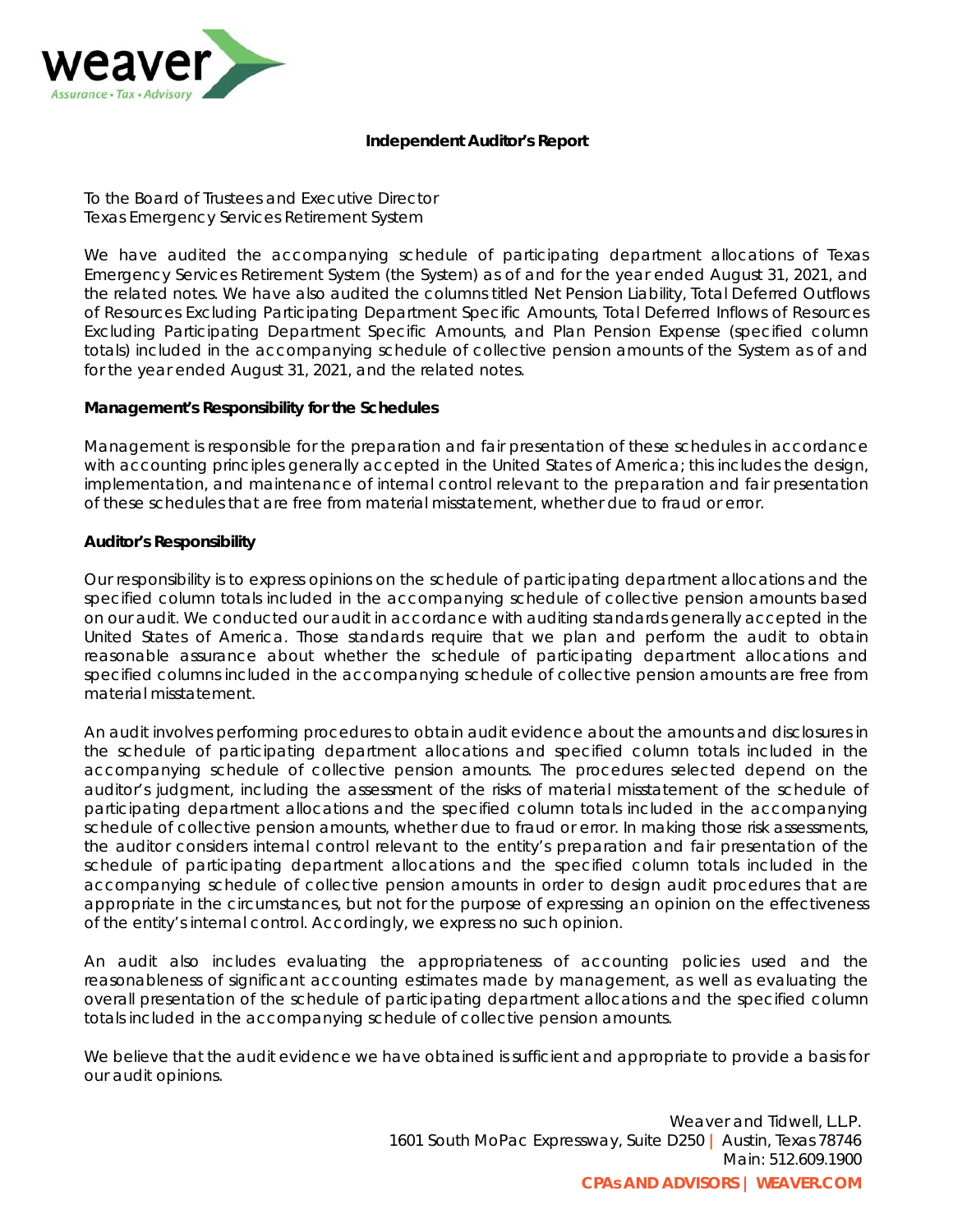The Board of Trustees and Executive Director Texas Emergency Services Retirement System

#### **Opinion**

In our opinion, the schedules referred to above presents fairly, in all material respects, the schedule of participating department allocations and the columns titled Net Pension Liability, Total Deferred Outflows of Resources Excluding Participating Department Specific Amounts, Total Deferred Inflows of Resources Excluding Participating Department Specific Amounts, and Plan Pension Expense included in the accompanying schedule of collective pension amounts of Texas Emergency Services Retirement System as of and for the year ended August 31, 2021, in accordance with accounting principles generally accepted in the United States of America.

#### **Other Matter**

We have audited, in accordance with auditing standards generally accepted in the United States of America, the financial statements of the System as of and for the year ended August 31, 2021, and our report thereon, dated December 20, 2021, expressed an unmodified opinion on those financial statements.

#### **Restriction on Use**

Our report is intended solely for the information and use of the System's management, board of trustees and executive director, participating departments and their auditors, and is not intended to be, and should not be, used by anyone other than these specified parties.

Weaver and Iiduell, L.S.P.

WEAVER AND TIDWELL, L.L.P.

Austin, Texas February 8, 2022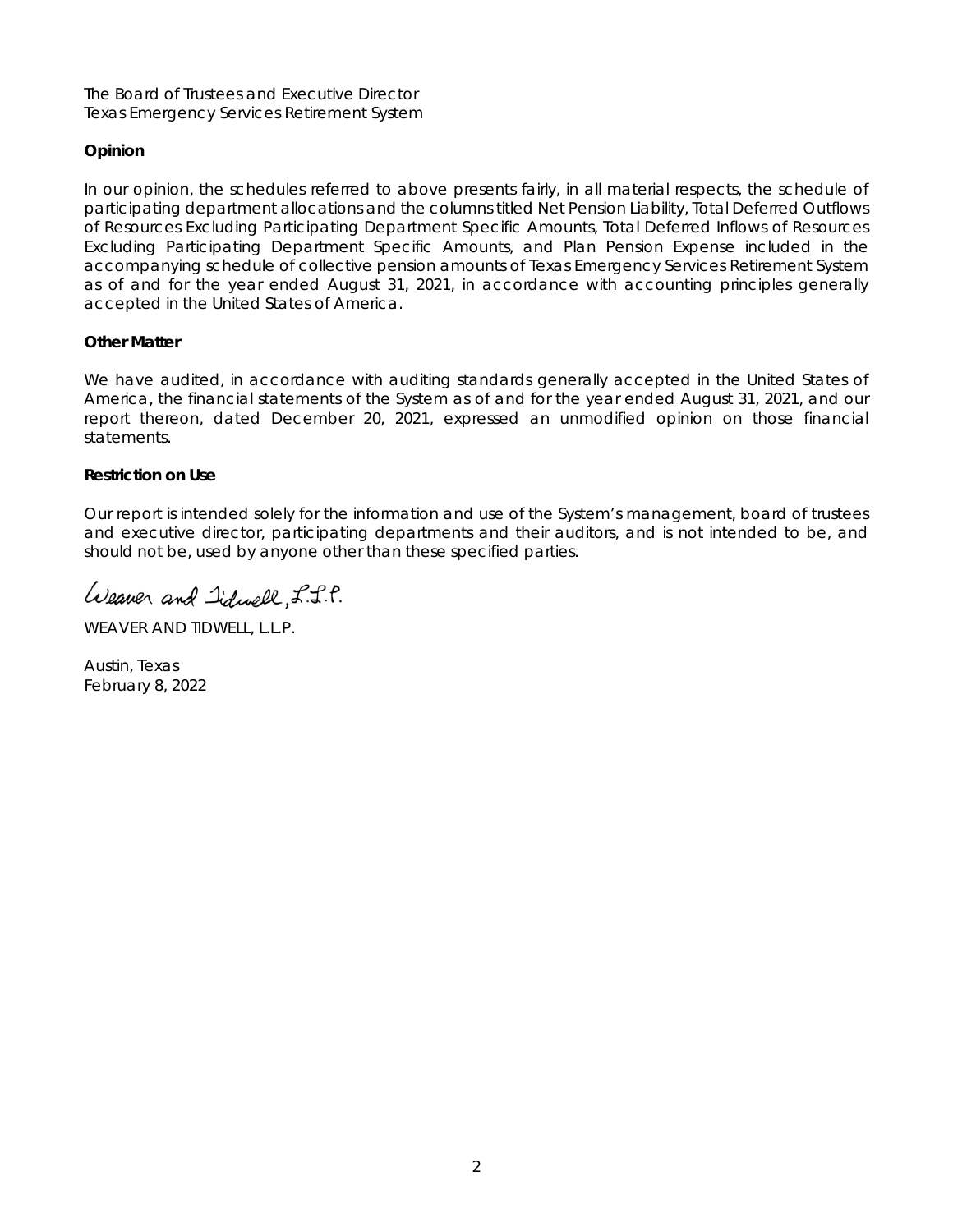Schedule of Participating Department Allocations As of and for the Year Ended August 31, 2021

| \$<br>Alamo Volunteer Fire Department<br>2,592<br>0.054%<br>0.090%<br>Alpine Volunteer Fire Department<br>4,320<br>0.069%<br>Alvarado Volunteer Fire Department<br>3,312<br>103,075<br>Alvin Volunteer Fire Department<br>2.147%<br>Andrews Volunteer Fire Department<br>15,228<br>0.317%<br>0.686%<br>Angleton Volunteer Fire Department<br>32,950<br>0.036%<br>Austin County Emergency Services District #2<br>1,728<br>5,400<br>0.112%<br><b>Baird Volunteer Fire Department</b><br>0.303%<br><b>Ballinger Fire Department</b><br>14,535<br>0.332%<br>Bastrop County ESD # 1<br>15,950<br><b>BASTROP COUNTY ESD#2</b><br>0.040%<br>1,944<br>0.018%<br>Bexar County ESD#5 Fire and Rescue<br>864<br>7,128<br><b>Brady Volunteer Fire Department</b><br>0.148%<br>3,600<br>0.075%<br>Brazoria County ESD#3<br>9,360<br>0.195%<br>Brazoria Volunteer Fire Department<br>0.038%<br><b>Bremond Fire Department</b><br>1,806<br>2,322<br><b>Bremont Fire Department</b><br>0.048%<br>46,760<br>0.974%<br>Brenham Fire Department<br><b>Bridge City Fire &amp; Rescue</b><br>14,472<br>0.301%<br>0.190%<br><b>Bridgeport Volunteer Fire Department</b><br>9,144<br>0.072%<br><b>Brownfield Fire Department</b><br>3,456<br>0.117%<br><b>BUFFALO VFD</b><br>5,616<br>0.209%<br><b>Burkburnett Fire Department</b><br>10,035<br>5,700<br>Burnet County ESD#4<br>0.119%<br>0.054%<br><b>Burnet Fire Department</b><br>2,592<br>0.078%<br><b>Burnet Volunteer Fire Department</b><br>3,744<br>0.109%<br>Cactus Volunteer Fire Department<br>5,220<br>8,712<br>0.181%<br>Cameron Volunteer Fire Department<br>31,200<br>Canadian Volunteer Fire Department<br>0.650%<br>Canyon Fire Department<br>45,150<br>0.940%<br>0.256%<br>12,276<br>Carthage Volunteer Fire Department<br>0.232%<br>Center Volunteer Fire Department<br>11,160<br>0.094%<br>Clarksville Volunteer Fire Department<br>4,536<br>0.267%<br>Claude Volunteer Fire and Ambulance Department<br>12,816<br>Clute Volunteer Fire Department<br>28,130<br>0.586%<br>0.736%<br>Columbus Fire Department<br>35,320<br>Crockett Volunteer Fire Department<br>3,888<br>0.081%<br>5,616<br>Crosbyton Volunteer Fire Department<br>0.117%<br>Cuero Volunteer Fire Department<br>14,514<br>0.302%<br>Daingerfield Volunteer Fire Department<br>9,216<br>0.192%<br>Dalhart Volunteer Fire Department<br>11,592<br>0.241%<br>Dallas County Fire and Rescue<br>1,728<br>0.036%<br>Dayton Volunteer Fire Department<br>18,828<br>0.392%<br>Deer Park Volunteer Fire Department<br>98,076<br>2.043%<br>Denver City Volunteer Fire Department<br>22,416<br>0.467% | <b>Contributing Entity</b> | 2021<br>Contributions | <b>Contributing Entity</b><br>Allocation<br>Percentage |  |
|----------------------------------------------------------------------------------------------------------------------------------------------------------------------------------------------------------------------------------------------------------------------------------------------------------------------------------------------------------------------------------------------------------------------------------------------------------------------------------------------------------------------------------------------------------------------------------------------------------------------------------------------------------------------------------------------------------------------------------------------------------------------------------------------------------------------------------------------------------------------------------------------------------------------------------------------------------------------------------------------------------------------------------------------------------------------------------------------------------------------------------------------------------------------------------------------------------------------------------------------------------------------------------------------------------------------------------------------------------------------------------------------------------------------------------------------------------------------------------------------------------------------------------------------------------------------------------------------------------------------------------------------------------------------------------------------------------------------------------------------------------------------------------------------------------------------------------------------------------------------------------------------------------------------------------------------------------------------------------------------------------------------------------------------------------------------------------------------------------------------------------------------------------------------------------------------------------------------------------------------------------------------------------------------------------------------------------------------------------------------------------------------------------------------------------------------------------------------------------------------------------------------------------------------------------------------------------------------------------|----------------------------|-----------------------|--------------------------------------------------------|--|
|                                                                                                                                                                                                                                                                                                                                                                                                                                                                                                                                                                                                                                                                                                                                                                                                                                                                                                                                                                                                                                                                                                                                                                                                                                                                                                                                                                                                                                                                                                                                                                                                                                                                                                                                                                                                                                                                                                                                                                                                                                                                                                                                                                                                                                                                                                                                                                                                                                                                                                                                                                                                          |                            |                       |                                                        |  |
|                                                                                                                                                                                                                                                                                                                                                                                                                                                                                                                                                                                                                                                                                                                                                                                                                                                                                                                                                                                                                                                                                                                                                                                                                                                                                                                                                                                                                                                                                                                                                                                                                                                                                                                                                                                                                                                                                                                                                                                                                                                                                                                                                                                                                                                                                                                                                                                                                                                                                                                                                                                                          |                            |                       |                                                        |  |
|                                                                                                                                                                                                                                                                                                                                                                                                                                                                                                                                                                                                                                                                                                                                                                                                                                                                                                                                                                                                                                                                                                                                                                                                                                                                                                                                                                                                                                                                                                                                                                                                                                                                                                                                                                                                                                                                                                                                                                                                                                                                                                                                                                                                                                                                                                                                                                                                                                                                                                                                                                                                          |                            |                       |                                                        |  |
|                                                                                                                                                                                                                                                                                                                                                                                                                                                                                                                                                                                                                                                                                                                                                                                                                                                                                                                                                                                                                                                                                                                                                                                                                                                                                                                                                                                                                                                                                                                                                                                                                                                                                                                                                                                                                                                                                                                                                                                                                                                                                                                                                                                                                                                                                                                                                                                                                                                                                                                                                                                                          |                            |                       |                                                        |  |
|                                                                                                                                                                                                                                                                                                                                                                                                                                                                                                                                                                                                                                                                                                                                                                                                                                                                                                                                                                                                                                                                                                                                                                                                                                                                                                                                                                                                                                                                                                                                                                                                                                                                                                                                                                                                                                                                                                                                                                                                                                                                                                                                                                                                                                                                                                                                                                                                                                                                                                                                                                                                          |                            |                       |                                                        |  |
|                                                                                                                                                                                                                                                                                                                                                                                                                                                                                                                                                                                                                                                                                                                                                                                                                                                                                                                                                                                                                                                                                                                                                                                                                                                                                                                                                                                                                                                                                                                                                                                                                                                                                                                                                                                                                                                                                                                                                                                                                                                                                                                                                                                                                                                                                                                                                                                                                                                                                                                                                                                                          |                            |                       |                                                        |  |
|                                                                                                                                                                                                                                                                                                                                                                                                                                                                                                                                                                                                                                                                                                                                                                                                                                                                                                                                                                                                                                                                                                                                                                                                                                                                                                                                                                                                                                                                                                                                                                                                                                                                                                                                                                                                                                                                                                                                                                                                                                                                                                                                                                                                                                                                                                                                                                                                                                                                                                                                                                                                          |                            |                       |                                                        |  |
|                                                                                                                                                                                                                                                                                                                                                                                                                                                                                                                                                                                                                                                                                                                                                                                                                                                                                                                                                                                                                                                                                                                                                                                                                                                                                                                                                                                                                                                                                                                                                                                                                                                                                                                                                                                                                                                                                                                                                                                                                                                                                                                                                                                                                                                                                                                                                                                                                                                                                                                                                                                                          |                            |                       |                                                        |  |
|                                                                                                                                                                                                                                                                                                                                                                                                                                                                                                                                                                                                                                                                                                                                                                                                                                                                                                                                                                                                                                                                                                                                                                                                                                                                                                                                                                                                                                                                                                                                                                                                                                                                                                                                                                                                                                                                                                                                                                                                                                                                                                                                                                                                                                                                                                                                                                                                                                                                                                                                                                                                          |                            |                       |                                                        |  |
|                                                                                                                                                                                                                                                                                                                                                                                                                                                                                                                                                                                                                                                                                                                                                                                                                                                                                                                                                                                                                                                                                                                                                                                                                                                                                                                                                                                                                                                                                                                                                                                                                                                                                                                                                                                                                                                                                                                                                                                                                                                                                                                                                                                                                                                                                                                                                                                                                                                                                                                                                                                                          |                            |                       |                                                        |  |
|                                                                                                                                                                                                                                                                                                                                                                                                                                                                                                                                                                                                                                                                                                                                                                                                                                                                                                                                                                                                                                                                                                                                                                                                                                                                                                                                                                                                                                                                                                                                                                                                                                                                                                                                                                                                                                                                                                                                                                                                                                                                                                                                                                                                                                                                                                                                                                                                                                                                                                                                                                                                          |                            |                       |                                                        |  |
|                                                                                                                                                                                                                                                                                                                                                                                                                                                                                                                                                                                                                                                                                                                                                                                                                                                                                                                                                                                                                                                                                                                                                                                                                                                                                                                                                                                                                                                                                                                                                                                                                                                                                                                                                                                                                                                                                                                                                                                                                                                                                                                                                                                                                                                                                                                                                                                                                                                                                                                                                                                                          |                            |                       |                                                        |  |
|                                                                                                                                                                                                                                                                                                                                                                                                                                                                                                                                                                                                                                                                                                                                                                                                                                                                                                                                                                                                                                                                                                                                                                                                                                                                                                                                                                                                                                                                                                                                                                                                                                                                                                                                                                                                                                                                                                                                                                                                                                                                                                                                                                                                                                                                                                                                                                                                                                                                                                                                                                                                          |                            |                       |                                                        |  |
|                                                                                                                                                                                                                                                                                                                                                                                                                                                                                                                                                                                                                                                                                                                                                                                                                                                                                                                                                                                                                                                                                                                                                                                                                                                                                                                                                                                                                                                                                                                                                                                                                                                                                                                                                                                                                                                                                                                                                                                                                                                                                                                                                                                                                                                                                                                                                                                                                                                                                                                                                                                                          |                            |                       |                                                        |  |
|                                                                                                                                                                                                                                                                                                                                                                                                                                                                                                                                                                                                                                                                                                                                                                                                                                                                                                                                                                                                                                                                                                                                                                                                                                                                                                                                                                                                                                                                                                                                                                                                                                                                                                                                                                                                                                                                                                                                                                                                                                                                                                                                                                                                                                                                                                                                                                                                                                                                                                                                                                                                          |                            |                       |                                                        |  |
|                                                                                                                                                                                                                                                                                                                                                                                                                                                                                                                                                                                                                                                                                                                                                                                                                                                                                                                                                                                                                                                                                                                                                                                                                                                                                                                                                                                                                                                                                                                                                                                                                                                                                                                                                                                                                                                                                                                                                                                                                                                                                                                                                                                                                                                                                                                                                                                                                                                                                                                                                                                                          |                            |                       |                                                        |  |
|                                                                                                                                                                                                                                                                                                                                                                                                                                                                                                                                                                                                                                                                                                                                                                                                                                                                                                                                                                                                                                                                                                                                                                                                                                                                                                                                                                                                                                                                                                                                                                                                                                                                                                                                                                                                                                                                                                                                                                                                                                                                                                                                                                                                                                                                                                                                                                                                                                                                                                                                                                                                          |                            |                       |                                                        |  |
|                                                                                                                                                                                                                                                                                                                                                                                                                                                                                                                                                                                                                                                                                                                                                                                                                                                                                                                                                                                                                                                                                                                                                                                                                                                                                                                                                                                                                                                                                                                                                                                                                                                                                                                                                                                                                                                                                                                                                                                                                                                                                                                                                                                                                                                                                                                                                                                                                                                                                                                                                                                                          |                            |                       |                                                        |  |
|                                                                                                                                                                                                                                                                                                                                                                                                                                                                                                                                                                                                                                                                                                                                                                                                                                                                                                                                                                                                                                                                                                                                                                                                                                                                                                                                                                                                                                                                                                                                                                                                                                                                                                                                                                                                                                                                                                                                                                                                                                                                                                                                                                                                                                                                                                                                                                                                                                                                                                                                                                                                          |                            |                       |                                                        |  |
|                                                                                                                                                                                                                                                                                                                                                                                                                                                                                                                                                                                                                                                                                                                                                                                                                                                                                                                                                                                                                                                                                                                                                                                                                                                                                                                                                                                                                                                                                                                                                                                                                                                                                                                                                                                                                                                                                                                                                                                                                                                                                                                                                                                                                                                                                                                                                                                                                                                                                                                                                                                                          |                            |                       |                                                        |  |
|                                                                                                                                                                                                                                                                                                                                                                                                                                                                                                                                                                                                                                                                                                                                                                                                                                                                                                                                                                                                                                                                                                                                                                                                                                                                                                                                                                                                                                                                                                                                                                                                                                                                                                                                                                                                                                                                                                                                                                                                                                                                                                                                                                                                                                                                                                                                                                                                                                                                                                                                                                                                          |                            |                       |                                                        |  |
|                                                                                                                                                                                                                                                                                                                                                                                                                                                                                                                                                                                                                                                                                                                                                                                                                                                                                                                                                                                                                                                                                                                                                                                                                                                                                                                                                                                                                                                                                                                                                                                                                                                                                                                                                                                                                                                                                                                                                                                                                                                                                                                                                                                                                                                                                                                                                                                                                                                                                                                                                                                                          |                            |                       |                                                        |  |
|                                                                                                                                                                                                                                                                                                                                                                                                                                                                                                                                                                                                                                                                                                                                                                                                                                                                                                                                                                                                                                                                                                                                                                                                                                                                                                                                                                                                                                                                                                                                                                                                                                                                                                                                                                                                                                                                                                                                                                                                                                                                                                                                                                                                                                                                                                                                                                                                                                                                                                                                                                                                          |                            |                       |                                                        |  |
|                                                                                                                                                                                                                                                                                                                                                                                                                                                                                                                                                                                                                                                                                                                                                                                                                                                                                                                                                                                                                                                                                                                                                                                                                                                                                                                                                                                                                                                                                                                                                                                                                                                                                                                                                                                                                                                                                                                                                                                                                                                                                                                                                                                                                                                                                                                                                                                                                                                                                                                                                                                                          |                            |                       |                                                        |  |
|                                                                                                                                                                                                                                                                                                                                                                                                                                                                                                                                                                                                                                                                                                                                                                                                                                                                                                                                                                                                                                                                                                                                                                                                                                                                                                                                                                                                                                                                                                                                                                                                                                                                                                                                                                                                                                                                                                                                                                                                                                                                                                                                                                                                                                                                                                                                                                                                                                                                                                                                                                                                          |                            |                       |                                                        |  |
|                                                                                                                                                                                                                                                                                                                                                                                                                                                                                                                                                                                                                                                                                                                                                                                                                                                                                                                                                                                                                                                                                                                                                                                                                                                                                                                                                                                                                                                                                                                                                                                                                                                                                                                                                                                                                                                                                                                                                                                                                                                                                                                                                                                                                                                                                                                                                                                                                                                                                                                                                                                                          |                            |                       |                                                        |  |
|                                                                                                                                                                                                                                                                                                                                                                                                                                                                                                                                                                                                                                                                                                                                                                                                                                                                                                                                                                                                                                                                                                                                                                                                                                                                                                                                                                                                                                                                                                                                                                                                                                                                                                                                                                                                                                                                                                                                                                                                                                                                                                                                                                                                                                                                                                                                                                                                                                                                                                                                                                                                          |                            |                       |                                                        |  |
|                                                                                                                                                                                                                                                                                                                                                                                                                                                                                                                                                                                                                                                                                                                                                                                                                                                                                                                                                                                                                                                                                                                                                                                                                                                                                                                                                                                                                                                                                                                                                                                                                                                                                                                                                                                                                                                                                                                                                                                                                                                                                                                                                                                                                                                                                                                                                                                                                                                                                                                                                                                                          |                            |                       |                                                        |  |
|                                                                                                                                                                                                                                                                                                                                                                                                                                                                                                                                                                                                                                                                                                                                                                                                                                                                                                                                                                                                                                                                                                                                                                                                                                                                                                                                                                                                                                                                                                                                                                                                                                                                                                                                                                                                                                                                                                                                                                                                                                                                                                                                                                                                                                                                                                                                                                                                                                                                                                                                                                                                          |                            |                       |                                                        |  |
|                                                                                                                                                                                                                                                                                                                                                                                                                                                                                                                                                                                                                                                                                                                                                                                                                                                                                                                                                                                                                                                                                                                                                                                                                                                                                                                                                                                                                                                                                                                                                                                                                                                                                                                                                                                                                                                                                                                                                                                                                                                                                                                                                                                                                                                                                                                                                                                                                                                                                                                                                                                                          |                            |                       |                                                        |  |
|                                                                                                                                                                                                                                                                                                                                                                                                                                                                                                                                                                                                                                                                                                                                                                                                                                                                                                                                                                                                                                                                                                                                                                                                                                                                                                                                                                                                                                                                                                                                                                                                                                                                                                                                                                                                                                                                                                                                                                                                                                                                                                                                                                                                                                                                                                                                                                                                                                                                                                                                                                                                          |                            |                       |                                                        |  |
|                                                                                                                                                                                                                                                                                                                                                                                                                                                                                                                                                                                                                                                                                                                                                                                                                                                                                                                                                                                                                                                                                                                                                                                                                                                                                                                                                                                                                                                                                                                                                                                                                                                                                                                                                                                                                                                                                                                                                                                                                                                                                                                                                                                                                                                                                                                                                                                                                                                                                                                                                                                                          |                            |                       |                                                        |  |
|                                                                                                                                                                                                                                                                                                                                                                                                                                                                                                                                                                                                                                                                                                                                                                                                                                                                                                                                                                                                                                                                                                                                                                                                                                                                                                                                                                                                                                                                                                                                                                                                                                                                                                                                                                                                                                                                                                                                                                                                                                                                                                                                                                                                                                                                                                                                                                                                                                                                                                                                                                                                          |                            |                       |                                                        |  |
|                                                                                                                                                                                                                                                                                                                                                                                                                                                                                                                                                                                                                                                                                                                                                                                                                                                                                                                                                                                                                                                                                                                                                                                                                                                                                                                                                                                                                                                                                                                                                                                                                                                                                                                                                                                                                                                                                                                                                                                                                                                                                                                                                                                                                                                                                                                                                                                                                                                                                                                                                                                                          |                            |                       |                                                        |  |
|                                                                                                                                                                                                                                                                                                                                                                                                                                                                                                                                                                                                                                                                                                                                                                                                                                                                                                                                                                                                                                                                                                                                                                                                                                                                                                                                                                                                                                                                                                                                                                                                                                                                                                                                                                                                                                                                                                                                                                                                                                                                                                                                                                                                                                                                                                                                                                                                                                                                                                                                                                                                          |                            |                       |                                                        |  |
|                                                                                                                                                                                                                                                                                                                                                                                                                                                                                                                                                                                                                                                                                                                                                                                                                                                                                                                                                                                                                                                                                                                                                                                                                                                                                                                                                                                                                                                                                                                                                                                                                                                                                                                                                                                                                                                                                                                                                                                                                                                                                                                                                                                                                                                                                                                                                                                                                                                                                                                                                                                                          |                            |                       |                                                        |  |
|                                                                                                                                                                                                                                                                                                                                                                                                                                                                                                                                                                                                                                                                                                                                                                                                                                                                                                                                                                                                                                                                                                                                                                                                                                                                                                                                                                                                                                                                                                                                                                                                                                                                                                                                                                                                                                                                                                                                                                                                                                                                                                                                                                                                                                                                                                                                                                                                                                                                                                                                                                                                          |                            |                       |                                                        |  |
|                                                                                                                                                                                                                                                                                                                                                                                                                                                                                                                                                                                                                                                                                                                                                                                                                                                                                                                                                                                                                                                                                                                                                                                                                                                                                                                                                                                                                                                                                                                                                                                                                                                                                                                                                                                                                                                                                                                                                                                                                                                                                                                                                                                                                                                                                                                                                                                                                                                                                                                                                                                                          |                            |                       |                                                        |  |
|                                                                                                                                                                                                                                                                                                                                                                                                                                                                                                                                                                                                                                                                                                                                                                                                                                                                                                                                                                                                                                                                                                                                                                                                                                                                                                                                                                                                                                                                                                                                                                                                                                                                                                                                                                                                                                                                                                                                                                                                                                                                                                                                                                                                                                                                                                                                                                                                                                                                                                                                                                                                          |                            |                       |                                                        |  |
|                                                                                                                                                                                                                                                                                                                                                                                                                                                                                                                                                                                                                                                                                                                                                                                                                                                                                                                                                                                                                                                                                                                                                                                                                                                                                                                                                                                                                                                                                                                                                                                                                                                                                                                                                                                                                                                                                                                                                                                                                                                                                                                                                                                                                                                                                                                                                                                                                                                                                                                                                                                                          |                            |                       |                                                        |  |
|                                                                                                                                                                                                                                                                                                                                                                                                                                                                                                                                                                                                                                                                                                                                                                                                                                                                                                                                                                                                                                                                                                                                                                                                                                                                                                                                                                                                                                                                                                                                                                                                                                                                                                                                                                                                                                                                                                                                                                                                                                                                                                                                                                                                                                                                                                                                                                                                                                                                                                                                                                                                          |                            |                       |                                                        |  |
|                                                                                                                                                                                                                                                                                                                                                                                                                                                                                                                                                                                                                                                                                                                                                                                                                                                                                                                                                                                                                                                                                                                                                                                                                                                                                                                                                                                                                                                                                                                                                                                                                                                                                                                                                                                                                                                                                                                                                                                                                                                                                                                                                                                                                                                                                                                                                                                                                                                                                                                                                                                                          |                            |                       |                                                        |  |
|                                                                                                                                                                                                                                                                                                                                                                                                                                                                                                                                                                                                                                                                                                                                                                                                                                                                                                                                                                                                                                                                                                                                                                                                                                                                                                                                                                                                                                                                                                                                                                                                                                                                                                                                                                                                                                                                                                                                                                                                                                                                                                                                                                                                                                                                                                                                                                                                                                                                                                                                                                                                          |                            |                       |                                                        |  |
|                                                                                                                                                                                                                                                                                                                                                                                                                                                                                                                                                                                                                                                                                                                                                                                                                                                                                                                                                                                                                                                                                                                                                                                                                                                                                                                                                                                                                                                                                                                                                                                                                                                                                                                                                                                                                                                                                                                                                                                                                                                                                                                                                                                                                                                                                                                                                                                                                                                                                                                                                                                                          |                            |                       |                                                        |  |
|                                                                                                                                                                                                                                                                                                                                                                                                                                                                                                                                                                                                                                                                                                                                                                                                                                                                                                                                                                                                                                                                                                                                                                                                                                                                                                                                                                                                                                                                                                                                                                                                                                                                                                                                                                                                                                                                                                                                                                                                                                                                                                                                                                                                                                                                                                                                                                                                                                                                                                                                                                                                          |                            |                       |                                                        |  |
|                                                                                                                                                                                                                                                                                                                                                                                                                                                                                                                                                                                                                                                                                                                                                                                                                                                                                                                                                                                                                                                                                                                                                                                                                                                                                                                                                                                                                                                                                                                                                                                                                                                                                                                                                                                                                                                                                                                                                                                                                                                                                                                                                                                                                                                                                                                                                                                                                                                                                                                                                                                                          |                            |                       |                                                        |  |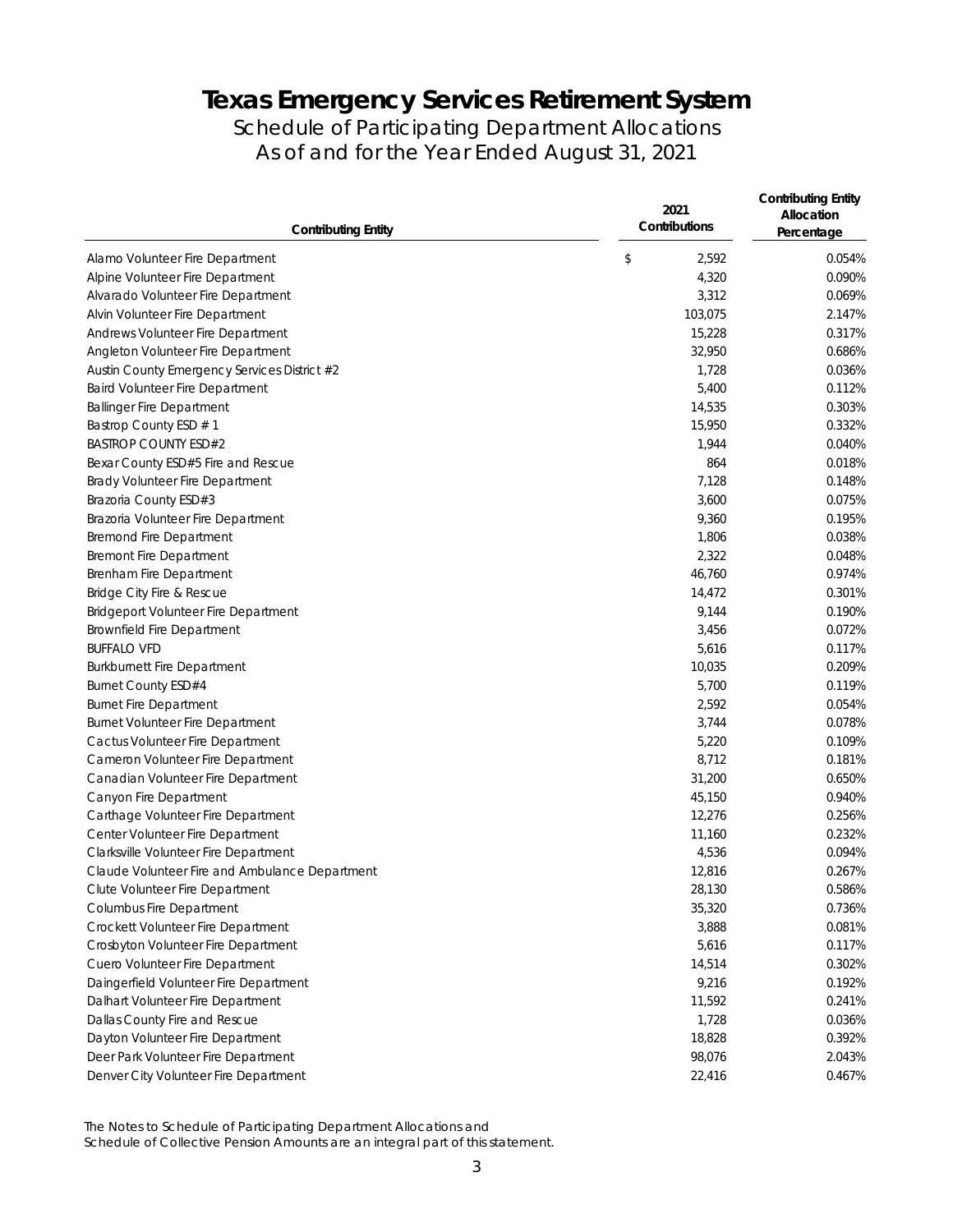### Schedule of Participating Department Allocations – Continued As of and for the Year Ended August 31, 2021

| <b>Contributing Entity</b>                       | 2021<br>Contributions | <b>Contributing Entity</b><br>Allocation<br>Percentage |  |
|--------------------------------------------------|-----------------------|--------------------------------------------------------|--|
| Diboll Volunteer Fire Department                 | \$<br>4,644           | 0.097%                                                 |  |
| Dickinson Volunteer Fire Department              | 30,418                | 0.634%                                                 |  |
| Dimmitt Fire Department                          | 10,500                | 0.219%                                                 |  |
| Donna Volunteer Fire Department                  | 8,208                 | 0.171%                                                 |  |
| Dumas Volunteer Fire Department                  | 2,556                 | 0.053%                                                 |  |
| Eagle Lake Volunteer Fire Department             | 21,756                | 0.453%                                                 |  |
| Edcouch Volunteer Fire Department                | 6,480                 | 0.135%                                                 |  |
| <b>Edgecliff Volunteer Fire Department</b>       | 2,160                 | 0.045%                                                 |  |
| Edinburg Volunteer Fire Department               | 49,880                | 1.039%                                                 |  |
| El Campo Volunteer Fire Department               | 40,605                | 0.846%                                                 |  |
| El Paso County Emergency District #1             | 43,056                | 0.897%                                                 |  |
| El Paso County Emergency District #2             | 64,824                | 1.350%                                                 |  |
| Electra Volunteer Fire Department                | 9,036                 | 0.188%                                                 |  |
| Fairfield Volunteer Fire Department              | 4,320                 | 0.090%                                                 |  |
| Farmersville Volunteer Fire Department           | 9,648                 | 0.201%                                                 |  |
| Ferris Fire Department                           | 1,260                 | 0.026%                                                 |  |
| Flatonia Volunteer Fire Department               | 44,600                | 0.929%                                                 |  |
| Forney Volunteer Fire Department                 | 2,844                 | 0.059%                                                 |  |
| Fort Stockton Volunteer Fire Department          | 13,968                | 0.291%                                                 |  |
| Fredericksburg Fire Department                   | 26,080                | 0.543%                                                 |  |
| Freeport Volunteer Fire Department               | 864                   | 0.018%                                                 |  |
| Freer Volunteer Fire Department                  | 9,288                 | 0.193%                                                 |  |
| Friendswood Volunteer Fire Department            | 89,280                | 1.860%                                                 |  |
| Giddings Volunteer Fire Department               | 8,820                 | 0.184%                                                 |  |
| Gilmer Volunteer Fire Department                 | 4,800                 | 0.100%                                                 |  |
| Gonzales County Emergency Services District #1   | 3,240                 | 0.067%                                                 |  |
| Gonzales Fire Department                         | 8,640                 | 0.180%                                                 |  |
| Grand Saline Volunteer Fire Department           | 10,368                | 0.216%                                                 |  |
| Grandbury Volunteer Fire Department              | 77,140                | 1.607%                                                 |  |
| Grandview Volunteer Fire Department              | 2,592                 | 0.054%                                                 |  |
| Greenwood Rural VFD                              | 6,156                 | 0.128%                                                 |  |
| Groesbeck Volunteer Fire Department              | 6,912                 | 0.144%                                                 |  |
| Groves Volunteer Fire Department                 | 4,500                 | 0.094%                                                 |  |
| Gun Barrel City Fire Department                  | 2,196                 | 0.046%                                                 |  |
| Hallettsville Volunteer Fire Department          | 22,750                | 0.474%                                                 |  |
| Hamlin Volunteer Fire Department                 | 17,346                | 0.361%                                                 |  |
| Harris County Emergency Services District No. 80 | 22,440                | 0.467%                                                 |  |
| Harris County ESD No 46                          | 41,100                | 0.856%                                                 |  |
| Haskell Volunteer Fire Department                | 6,850                 | 0.143%                                                 |  |
| Hays County ESD#6                                | 21,300                | 0.444%                                                 |  |
| Hearne Volunteer Fire Department                 | 14,400                | 0.300%                                                 |  |
| Hereford Fire Department                         | 17,010                | 0.354%                                                 |  |
| Huntsville Fire Department                       | 11,088                | 0.231%                                                 |  |
| Iowa Park Volunteer Fire Department              | 18,000                | 0.375%                                                 |  |
| Iraan Volunteer Fire Department & EMS            | 720                   | 0.015%                                                 |  |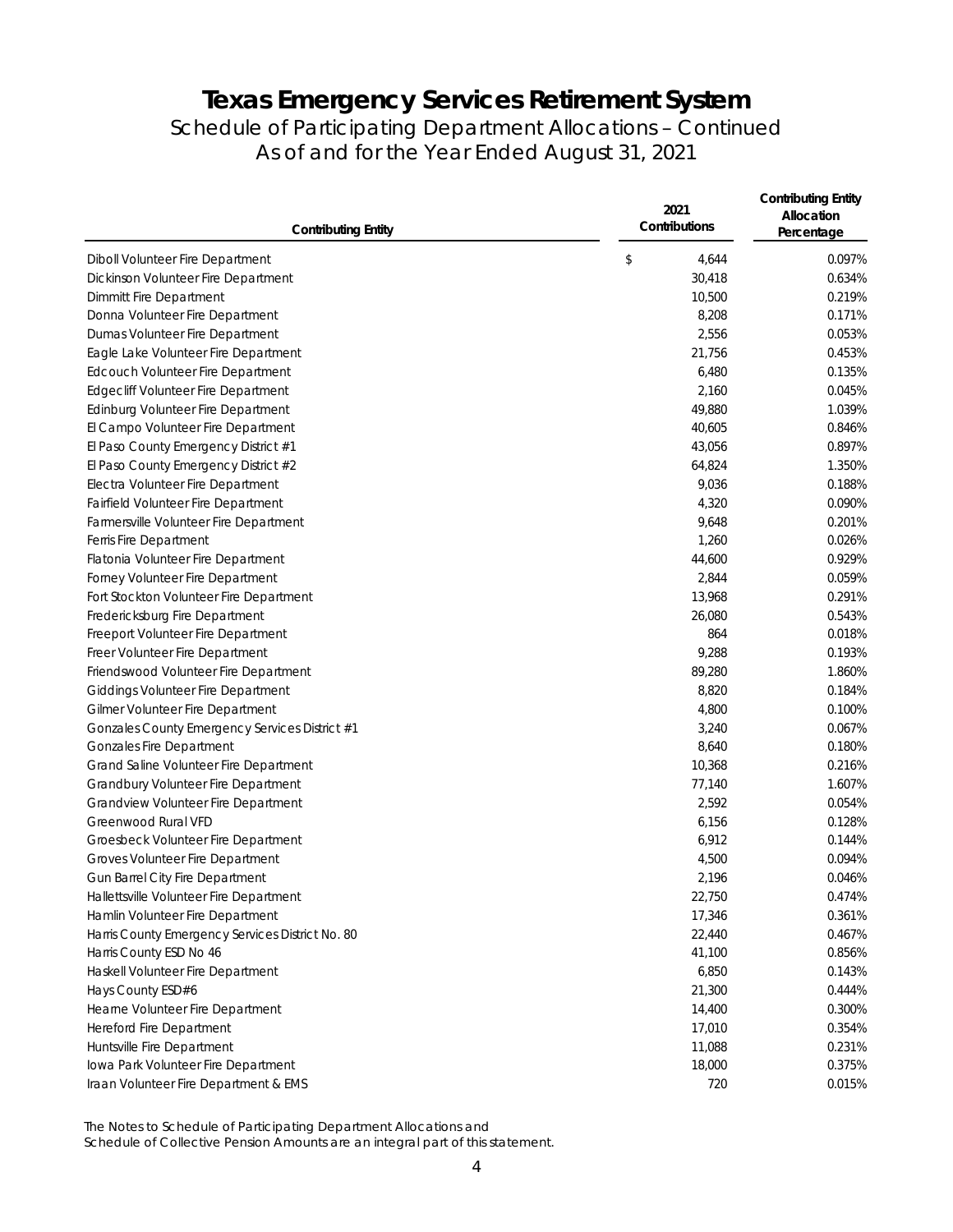### Schedule of Participating Department Allocations – Continued As of and for the Year Ended August 31, 2021

| <b>Contributing Entity</b>                       | 2021<br>Contributions | <b>Contributing Entity</b><br>Allocation<br>Percentage |  |
|--------------------------------------------------|-----------------------|--------------------------------------------------------|--|
| Jasper Volunteer Fire Department                 | \$<br>25,775          | 0.537%                                                 |  |
| Jeff Davis County Emergency Services District #1 | 12,240                | 0.255%                                                 |  |
| Jefferson Volunteer Fire Department              | 8,460                 | 0.176%                                                 |  |
| Kermit Volunteer Fire Department                 | 17,050                | 0.355%                                                 |  |
| Kingsville Volunteer Fire Department             | 3,456                 | 0.072%                                                 |  |
| La Grange Volunteer Fire Department              | 26,175                | 0.545%                                                 |  |
| Lake Jackson Volunteer Fire Department           | 48,825                | 1.017%                                                 |  |
| Lamesa Volunteer Fire Department                 | 45,200                | 0.941%                                                 |  |
| LaPorte Fire Department                          | 69,140                | 1.440%                                                 |  |
| League City Volunteer Fire Department            | 295,280               | 6.150%                                                 |  |
| Levelland Fire Department                        | 7,776                 | 0.162%                                                 |  |
| Lindale Volunteer Fire Department                | 18,648                | 0.388%                                                 |  |
| Linn-San Manuel VFD                              | 5,940                 | 0.124%                                                 |  |
| Littlefield Volunteer Fire Department            | 7,452                 | 0.155%                                                 |  |
| Llano Volunteer Fire Department                  | 16,398                | 0.342%                                                 |  |
| Lockhart Volunteer Fire Department               | 432                   | 0.009%                                                 |  |
| Louise Volunteer Fire Department                 | 17,700                | 0.369%                                                 |  |
| Lucas Volunteer Fire Department                  | 1,584                 | 0.033%                                                 |  |
| Madisonville Volunteer Fire Department           | 10,656                | 0.222%                                                 |  |
| MARFA VOLUNTEER FIRE DEPARTMENT                  | 17,875                | 0.372%                                                 |  |
| Mathis Volunteer Fire Department                 | 3,456                 | 0.072%                                                 |  |
| Mercedes Volunteer Fire Department               | 1,728                 | 0.036%                                                 |  |
| Merkel Volunteer Fire Department                 | 2,160                 | 0.045%                                                 |  |
| Mineola Volunteer Fire Department                | 8,496                 | 0.177%                                                 |  |
| Mineral Wells Volunteer Fire Department          | 3,744                 | 0.078%                                                 |  |
| Mission Volunteer Fire Department                | 4,608                 | 0.096%                                                 |  |
| Mont Belvieu Fire Department                     | 44,500                | 0.927%                                                 |  |
| Morton Volunteer Fire Department                 | 4,752                 | 0.099%                                                 |  |
| Moulton Fire Department                          | 8,928                 | 0.186%                                                 |  |
| Mount Vernon Volunteer Fire Department           | 4,932                 | 0.103%                                                 |  |
| Muleshoe Volunteer Fire Department               | 6,768                 | 0.141%                                                 |  |
| Nixon Volunteer Fire Department                  | 9,240                 | 0.192%                                                 |  |
| Northeast Gaines County ESD#1                    | 13,100                | 0.273%                                                 |  |
| Odem Volunteer Fire Department                   | 5,652                 | 0.118%                                                 |  |
| Old Ocean Volunteer Fire Department              | 13,800                | 0.287%                                                 |  |
| Orange County ESD #1                             | 576                   | 0.012%                                                 |  |
| Ovilla Fire Department                           | 2,880                 | 0.060%                                                 |  |
| Palacios Volunteer Fire Department               | 11,625                | 0.242%                                                 |  |
| Pasadena Fire Department                         | 241,546               | 5.031%                                                 |  |
| Pearland Volunteer Fire Department               | 1,080                 | 0.024%                                                 |  |
| Pearsall Volunteer Fire Department               | 51,300                | 1.068%                                                 |  |
| Pecos Volunteer Fire Department                  | 9,612                 | 0.200%                                                 |  |
| Perryton Fire Department                         | 16,200                | 0.337%                                                 |  |
| Pharr Volunteer Fire Department                  | 48,430                | 1.009%                                                 |  |
| Port Aransas Volunteer Fire Department           | 8,928                 | 0.186%                                                 |  |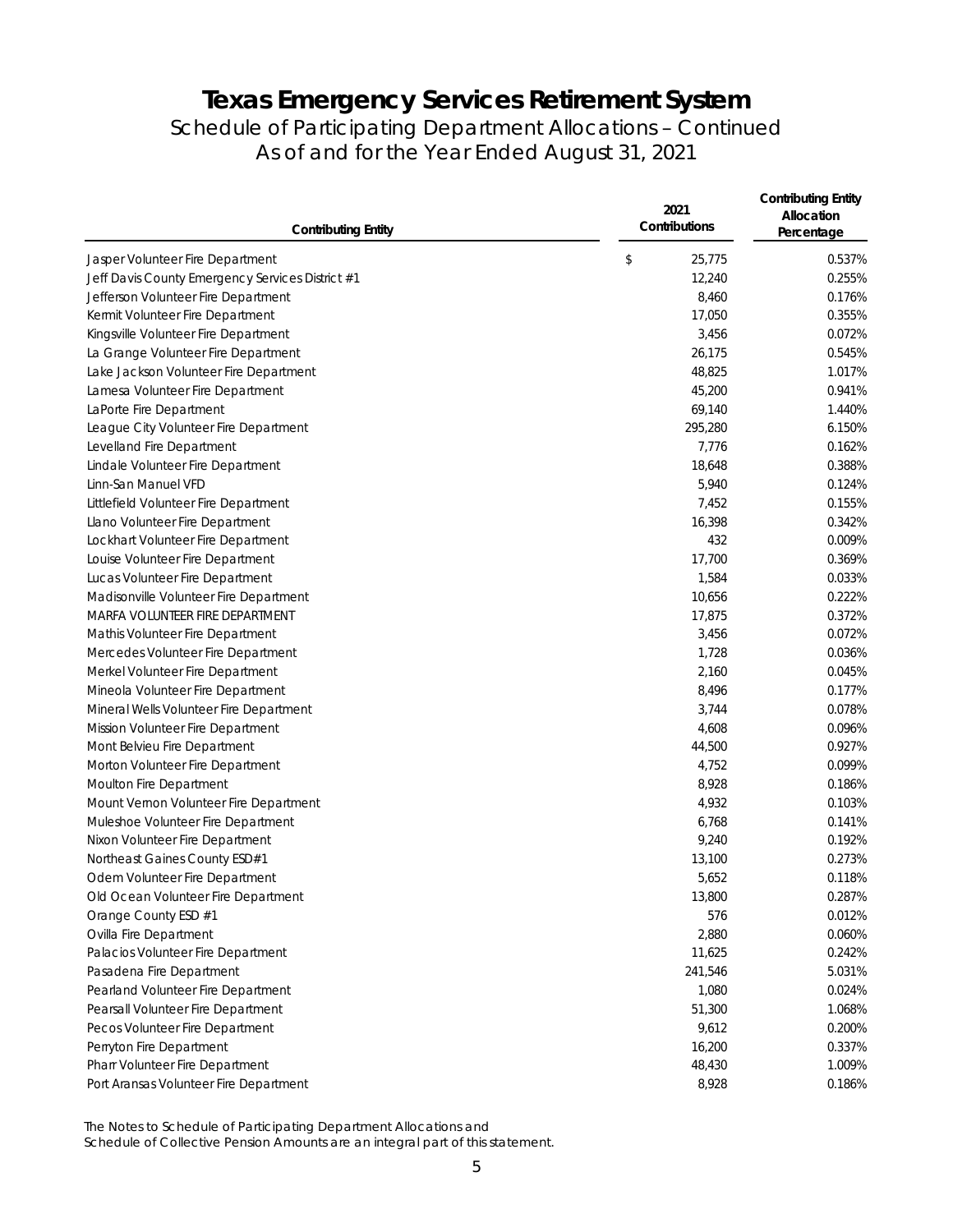### Schedule of Participating Department Allocations – Continued As of and for the Year Ended August 31, 2021

| <b>Contributing Entity</b>              | 2021<br>Contributions | <b>Contributing Entity</b><br>Allocation<br>Percentage |  |
|-----------------------------------------|-----------------------|--------------------------------------------------------|--|
| Princeton Volunteer Fire Department     | \$<br>5,436           | 0.113%                                                 |  |
| Quanah Volunteer Fire Department        | 11,160                | 0.232%                                                 |  |
| Quitman Volunteer Fire Department       | 6,516                 | 0.136%                                                 |  |
| Randall County ESU                      | 13,776                | 0.287%                                                 |  |
| Randall County Volunteer Fire Deptment  | 31,824                | 0.663%                                                 |  |
| Raymondville Volunteer Fire Department  | 16,320                | 0.340%                                                 |  |
| Reno Volunteer Fire Department          | 7,344                 | 0.153%                                                 |  |
| Richwood Volunteer Fire Department      | 11,880                | 0.247%                                                 |  |
| Roby Volunteer Fire Department          | 3,672                 | 0.076%                                                 |  |
| Rockwall Volunteer Fire Department      | 1,500                 | 0.031%                                                 |  |
| Rosenberg Fire Department               | 465                   | 0.010%                                                 |  |
| Rotan Volunteer Fire Department         | 8,690                 | 0.181%                                                 |  |
| San Augustine Volunteer Fire Department | 9,000                 | 0.187%                                                 |  |
| San Juan Volunteer Fire Department      | 9,600                 | 0.200%                                                 |  |
| San Saba Volunteer Fire Department      | 7,128                 | 0.148%                                                 |  |
| Sanger Volunteer Fire Department        | 1,620                 | 0.034%                                                 |  |
| Santa Fe Volunteer Fire Department      | 65,325                | 1.361%                                                 |  |
| Schulenburg Volunteer Fire Department   | 34,480                | 0.718%                                                 |  |
| Seabrook Volunteer Fire Department      | 18,788                | 0.391%                                                 |  |
| Seguin Fire Department                  | 1,296                 | 0.027%                                                 |  |
| Seminole Volunteer Fire Department      | 27,280                | 0.568%                                                 |  |
| Seymour Volunteer Fire Department       | 12,516                | 0.261%                                                 |  |
| Shiner Volunteer Fire Department        | 18,108                | 0.377%                                                 |  |
| Sinton Volunteer Fire Department        | 14,860                | 0.310%                                                 |  |
| Slaton Volunteer Fire Department        | 9,648                 | 0.201%                                                 |  |
| Snyder Volunteer Fire Department        | 5,328                 | 0.111%                                                 |  |
| Sonora Volunteer Fire Department        | 11,544                | 0.240%                                                 |  |
| South Houston Volunteer Fire Department | 12,960                | 0.270%                                                 |  |
| Spearman Volunteer Fire Department      | 1,296                 | 0.027%                                                 |  |
| Spring Fire Department                  | 74,600                | 1.554%                                                 |  |
| Spur Volunteer Fire Department          | 7,740                 | 0.161%                                                 |  |
| Sunray Volunteer Fire Department        | 4,572                 | 0.095%                                                 |  |
| Sweeny Fire and Rescue                  | 23,520                | 0.490%                                                 |  |
| Tahoka Volunteer Fire Department        | 8,640                 | 0.180%                                                 |  |
| Teague Fire Department                  | 8,928                 | 0.186%                                                 |  |
| Terrell Volunteer Fire Department       | 10,150                | 0.211%                                                 |  |
| Travis County ESD #6                    | 1,848                 | 0.038%                                                 |  |
| Trinity Volunteer Fire Department       | 8,676                 | 0.181%                                                 |  |
| <b>UPTON COUNTY ESD #2</b>              | 6,516                 | 0.136%                                                 |  |
| Uvalde Volunteer Fire Department        | 45,240                | 0.942%                                                 |  |
| Waller Harris ESD 200                   | 16,632                | 0.346%                                                 |  |
| Weimar Volunteer Fire Department        | 16,092                | 0.335%                                                 |  |
| Wellington Volunteer Fire Department    | 7,992                 | 0.166%                                                 |  |
| West Columbia Volunteer Fire Department | 14,560                | 0.303%                                                 |  |
| Wharton Fire Department                 | 22,500                | 0.469%                                                 |  |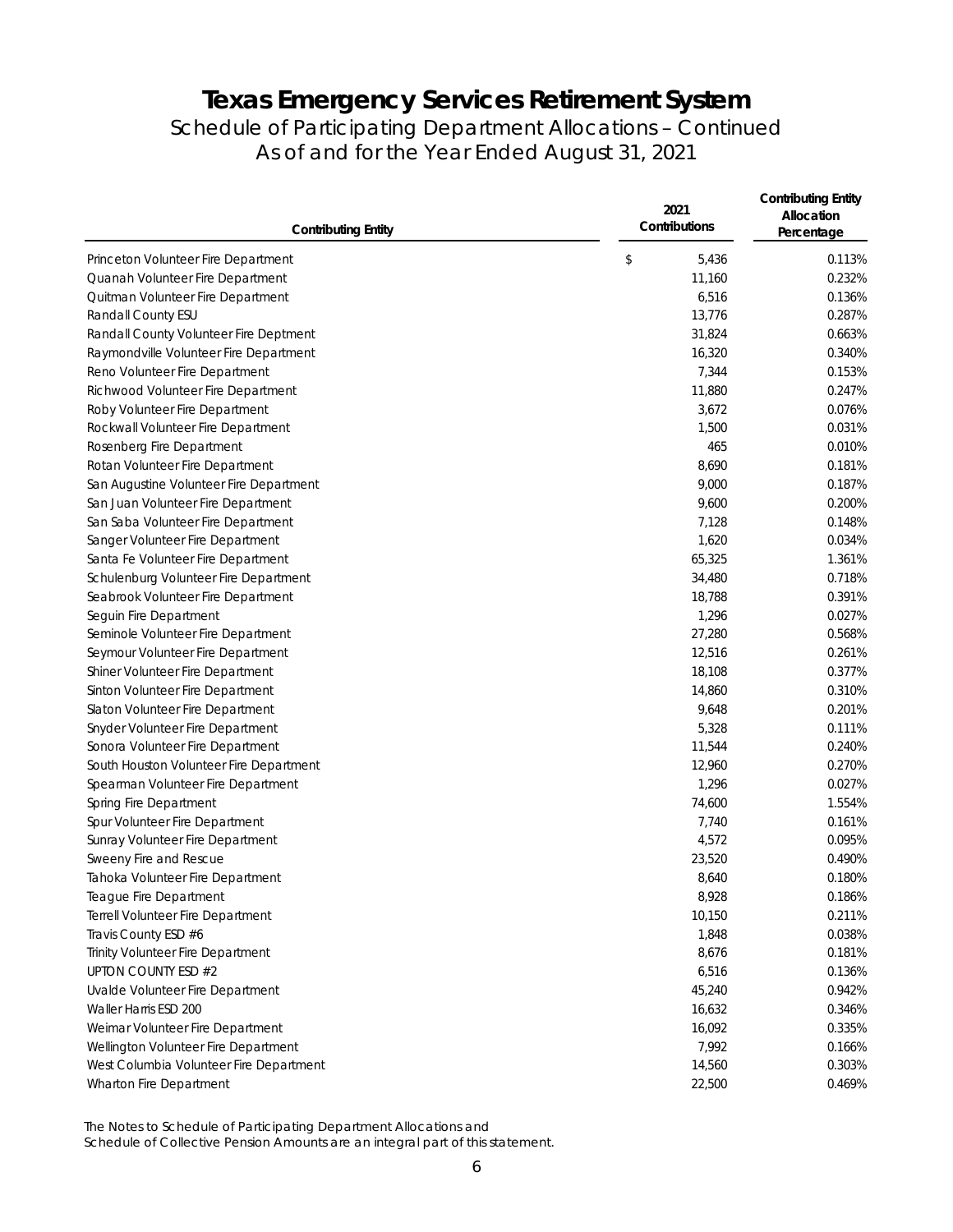Schedule of Participating Department Allocations – Continued As of and for the Year Ended August 31, 2021

| <b>Contributing Entity</b>           | Contributions | <b>Contributing Entity</b><br>Allocation<br>Percentage |         |
|--------------------------------------|---------------|--------------------------------------------------------|---------|
| Wild Peach Volunteer Fire Department | \$            | 17.900                                                 | 0.373%  |
| Williamson County ESD #1             |               | 24,500                                                 | 0.510%  |
| Windcrest Fire Department            |               | 8.316                                                  | 0.173%  |
| Wolfforth Volunteer Fire & EMS       |               | 12.024                                                 | 0.250%  |
| Woodville Volunteer Fire Department  |               | 14.265                                                 | 0.297%  |
| Yoakum Volunteer Fire Department     |               | 7.632                                                  | 0.159%  |
| Yorktown Volunteer Fire Department   |               | 12.996                                                 | 0.271%  |
| State of Texas' 2021 Contribution    |               | 1.329.224                                              | 27.685% |
| Total                                | \$            | 4,801,195                                              | 100.00% |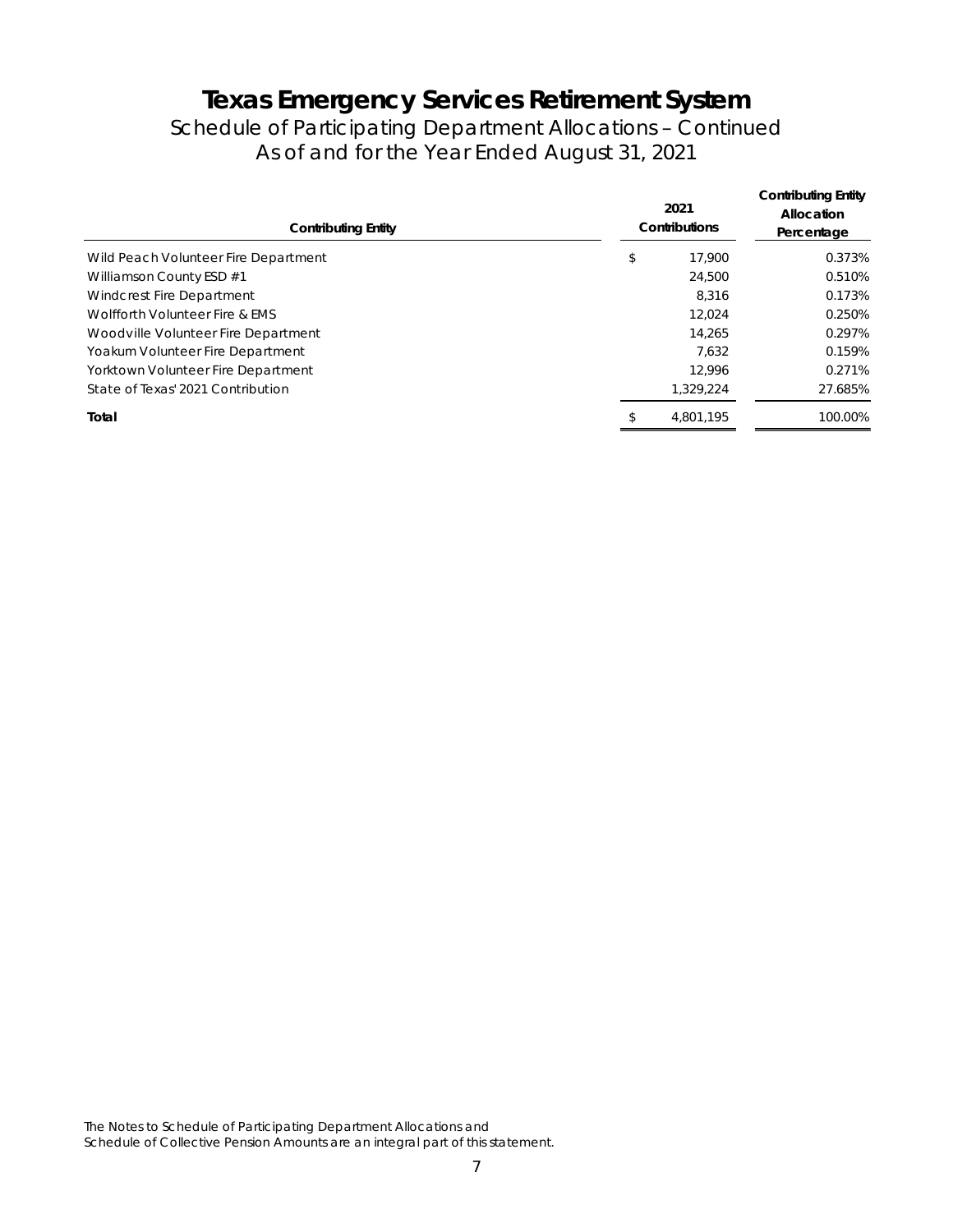Schedule of Collective Pension Amounts As of and for the Year Ended August 31, 2021

|                  |                                |                |                          | Deferred Outflows of Resources |                          |                    |             | Deferred Inflows of Resources |                  |         |
|------------------|--------------------------------|----------------|--------------------------|--------------------------------|--------------------------|--------------------|-------------|-------------------------------|------------------|---------|
|                  |                                |                |                          |                                | Total                    |                    |             |                               | Total            |         |
|                  |                                |                |                          | Net Difference                 | Deferred                 |                    |             | Net Difference                | Deferred         |         |
|                  |                                |                |                          | <b>Between</b>                 | Outflows of              |                    |             | <b>Between</b>                | Inflows of       |         |
|                  |                                |                |                          | Projected                      | Resources                |                    |             | Projected                     | Resources        |         |
|                  | <b>Differences</b>             |                |                          | and Actual                     | Excluding                | <b>Differences</b> |             | and Actual                    | Excluding        |         |
|                  | <b>Between</b>                 |                |                          | Investment                     | Participating            | <b>Between</b>     |             | Investment                    | Participating    |         |
|                  | Expected                       |                |                          | Earnings on                    | Department               | Expected           |             | Earnings on                   | Department       | Plan    |
| Net Pension      | and Actual                     | Changes of     |                          | Pension Plan                   | Specific                 | and Actual         | Changes of  | Pension Plan                  | Specific         | Pension |
| Liability        | Experience                     | Assumptions    |                          | Investments                    | Amounts*                 | Experience         | Assumptions | Investments                   | Amounts*         | Expense |
| 10,714,152<br>\$ | \$<br>$\overline{\phantom{a}}$ | $\mathfrak{L}$ | $\overline{\phantom{a}}$ |                                | $\overline{\phantom{a}}$ | 423,853            | 14,628      | 10,032,872                    | 10,471,353<br>S. | 12,484  |

\* Participating department specific amounts that are excluded from this schedule are the changes in proportion and differences between participating department contributions and proportionate share of contributions as defined in paragraphs .54 and .55 of GASB Statement No. 68, *Accounting and Financial Reporting for Pensions.*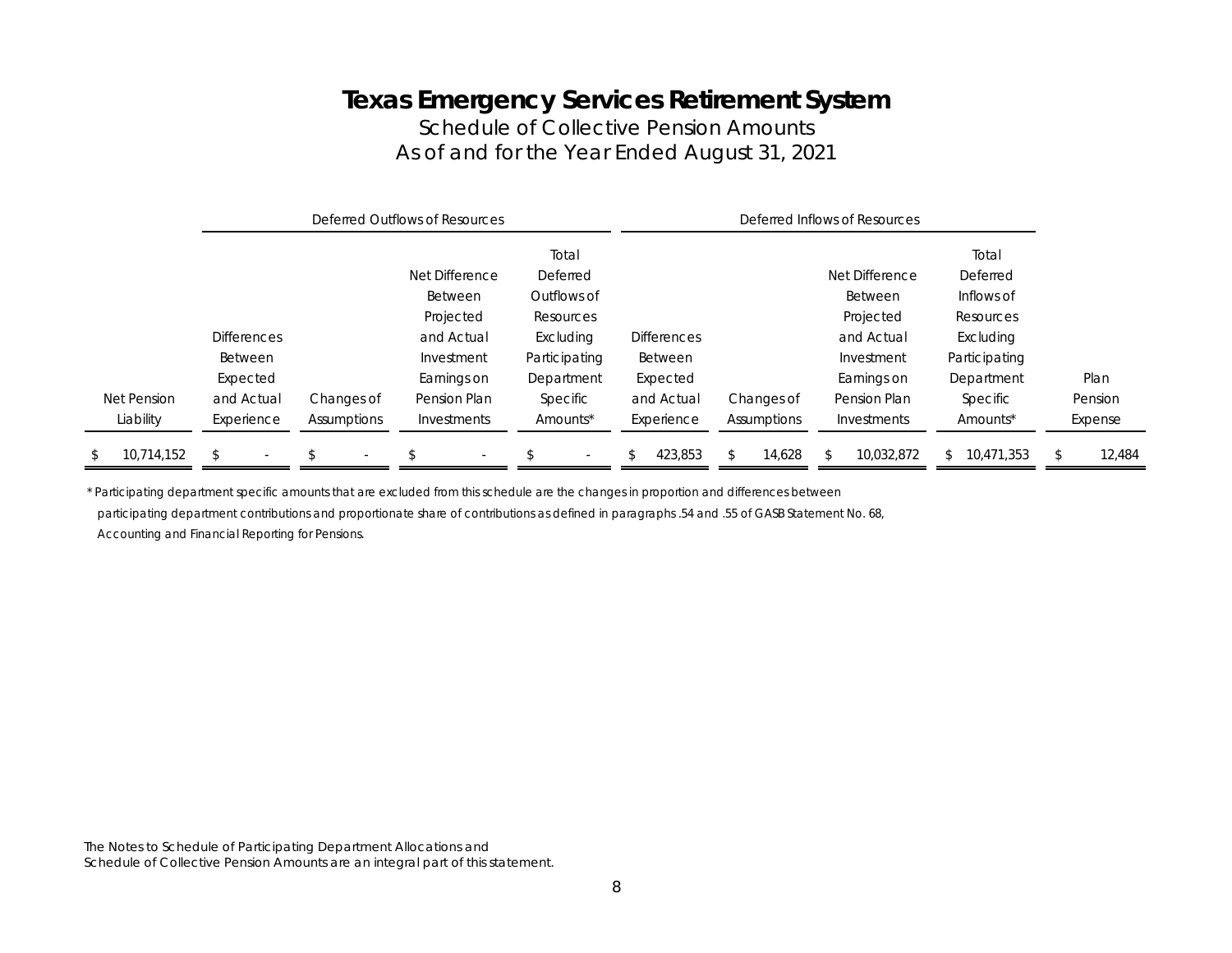Notes to Schedule of Participating Department Allocations and Schedule of Collective Pension Amounts

### **Note 1. Background and Reporting Entity**

The Texas Emergency Services Retirement System (the System) is an agency of the State of Texas and its financial records comply with state statutes and regulations. The nine-member Board of Trustees, appointed by the Governor, establishes policy for the administration of the Texas Emergency Services Retirement System.

The System was created as a standalone agency by the 83rd Legislature via the passage of SB 220, effective September 1, 2013, to assume the functions of the abolished Office of the Fire Fighters' Pension Commissioner. While the agency is new, the System has been in existence since 1977. The System, which is under the authority of Title 8, Subtitle H, Chapters 861-865 of the Texas Government Code, provides death and disability benefits to active volunteer fire fighters and first responders, and a pension to members with vested service, as well as to their survivor/beneficiaries. For financial reporting purposes, the State of Texas is considered the primary reporting government. The System's financial statements are included in the State's Comprehensive Annual Financial Report. The System issues a publicly available Annual Financial Report, which includes financial statements, notes, and required supplementary information, which can be obtained at www.tesrs.org. The separately issued actuarial valuations which may be of interest are also available at the same link.

Information that is available in the annual financial report is not repeated in the allocation schedules and related notes.

The preparation of the schedules of participating department allocations and collective pension amounts in conformity with accounting principles generally accepted in the United States of America requires management to make significant estimates and assumptions that affect the reported amounts during the reporting period. Actual results could differ from those estimates.

### **Note 2. Schedule of Participating Department Allocations**

The contribution requirement per active emergency services personnel member per month is not actuarially determined. Rather, the minimum contribution provisions are set by board rule, and there is no maximum contribution rate.

Participating department contributions for the fiscal year ended August 31, 2021 were used for purposes of preparing the allocation schedule. Adjustments were made in the following circumstances, with the treatment detailed below for material items:

- For newly participating departments, lump sum contributions were eliminated and contributions were annualized
- MTES contributions for legacy departments were eliminated
- Prior service buybacks were eliminated
- Interest on contributions and administrative penalties were eliminated
- $\bullet$  13<sup>th</sup> checks, which are passed directly through to the participants, were eliminated